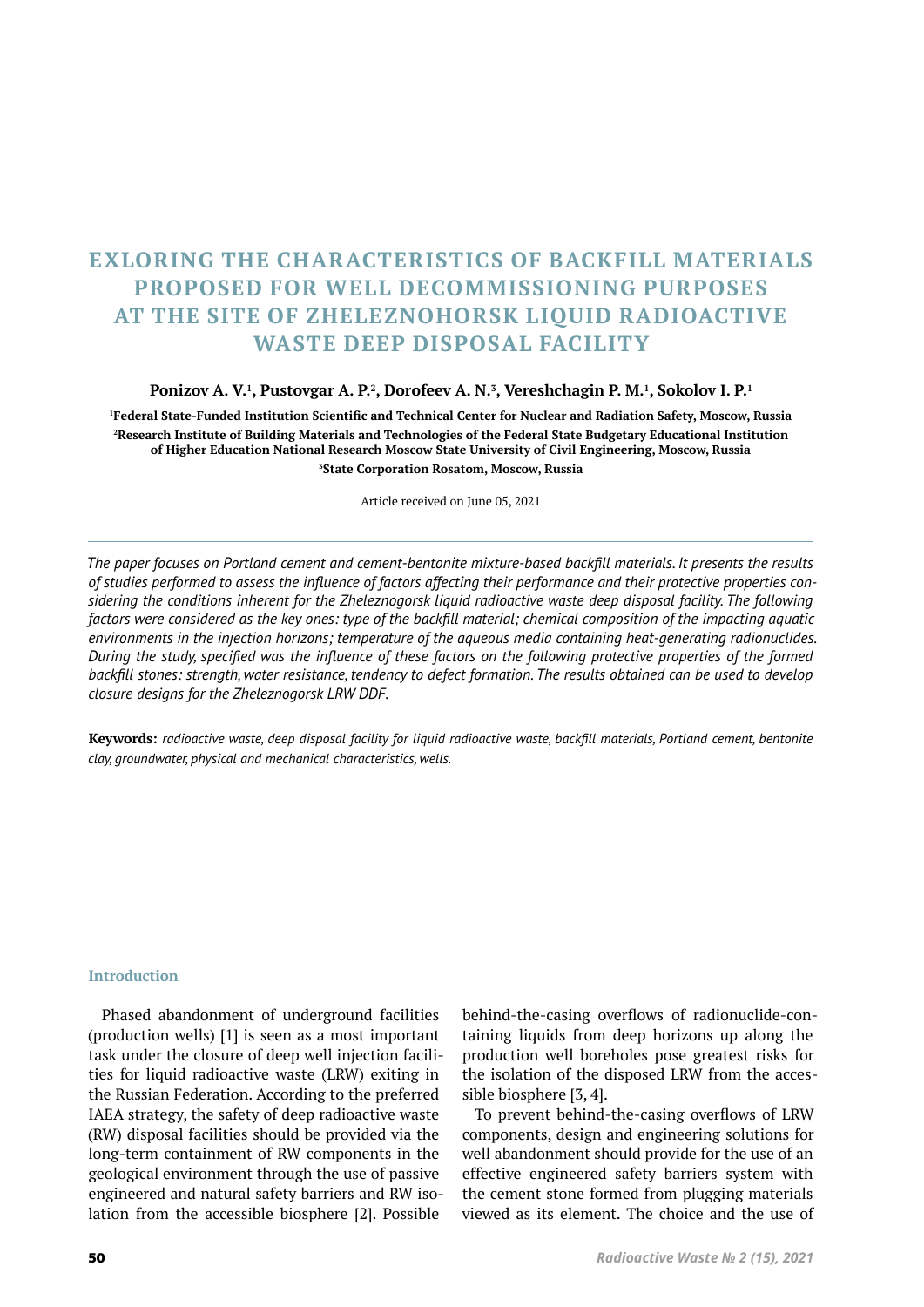grouting materials depends on their ability to form impermeable compositions inside and outside the wells providing long-term retention of their insulating properties under the conditions of the available geological environment for the time period while the LRW components remain hazardous for the people and the environment. These considerations should also take into account possible migration of these components along the wellbore and near-wellbore space filled with grouting material.

The grouting materials should be adaptable to streamlined production, have rheological properties providing their pumpability through pipes to a given depth and have low water trapping. At the same time, after being pumped into the well, they must thicken penetrating the pores and the cracks and gain strength retaining their resistance to aggressive external influences of the geological environment.

Backfill Portland cement, bentonite and cementbentonite mixtures are currently considered as materials suitable for RW isolation [5, 6]. Some brands of backfill Portland cement and its mixture with bentonite are considered of particular interest when it comes to the plugging of DDF LRW production wells at the abandonment stage.

Plugging stone evolution in the geological environment is influenced by a large number of factors. Natural factors are associated with the siting conditions, such as the availability of microorganisms, aggressive chemical compounds and gases in the formation water, as well as changes in the tectonic, geological, hydrogeological and climatic conditions within the siting region. Technological factors may involve such aspects as the composition of the grouting material and the technologies applied in the manufacturing of the grouting slurry and the construction of engineered safety barriers (modes of injection, cooling, etc.). Considering the above, the study was focused on the development of approaches and methods that could be used to evaluate the impact of individual factors affecting the protective properties of plugging materials under the conditions of a LRW disposal facility in Zheleznogorsk. The article considers the following variable factors: plugging material type; chemical composition of the impacting aquatic environments found within the production horizons; temperature of aqueous media containing heat-generating radionuclides. In the study, assessed was the influence of these factors on the characteristics governing the protective properties of the engineered safety barriers installed during the abandonment operations performed in the production wells (plugging stones): strength, water impermeability, tendency to defect formation.

# **Initial materials and research methods**

Plain Portland cement PCT I-G-50 intended for use under low and normal temperatures corresponding to GOST 1581-96 was used as an initial material under the study [7]. To adjust its rheological and insulating properties, as well as its water trapping capacity, bentonite clay powder of BM-U type was applied as an additive. This additive is widely used in the oil and gas industry to produce aqueous clay solutions required to drill oil and gas wells and to adjust their properties [8]. It is also used in tunneling operations, in the construction according to the "buried wall" method to install im‑ pervious curtains, thixotropic jackets, etc.

Under the study, mixtures were produced according to the following ratio: 90% of PCT I G-50 and 10% of BM-U. The studied aqueous media involved:

- underground water of production horizons from the Zheleznogorsk DDF LRW site;
- a model solution simulating the chemical composition of LRW disposed of in the Zheleznogorsk DDF LRW.

The groundwater having a pH of 6 contained the following ions (in mg/dm<sup>3</sup>): Fe (total)  $-4.11$ ; Na<sup>+</sup>  $57.75$ ; Ca<sup>2+</sup> – 36.34; Mg<sup>2+</sup> – 10.02; NO<sub>3</sub> – 0.5; SO<sub>4</sub><sup>2</sup> –  $3.12;$  Cl<sup>-</sup>  $- 11.11;$  F<sup>-</sup>  $- 0.12;$  HCO<sub>3</sub>  $- 293.05.$ 

The model solution contained  $(g/dm^3)$ : NaOH – 0.018; NaNO<sub>3</sub> – 350; Al<sup>3+</sup> – 3.4; Cl<sup>-</sup> – 0.5, as well as suspended solids in the amount of 30 mg/dm<sup>3</sup>.

Under the study, the aqueous media directly affected the hardening of the plugging material samples. Figure 1 shows the appearance of the samples.

The samples were held in containers (with a capacity of no less than 6.2 liters each) made of a corrosion-resistant material with an aqueous me‑ dium in a climatic chamber at temperatures of 20 and 60°C. The aqueous media acted chemically on the samples under a static mode. The model solution level was kept at least 1 cm above the samples.

Under the study, the volume of repaired model solutions was at least 2 times bigger than the capacity of each container. The solutions were stored in sealed reservoirs under the conditions provided for the storage of chemical solutions.

As part of the experimental studies, the following characteristics of plugging materials were investigated using standardized techniques:

- fabricated samples of plugging materials were measured to identify their mass and density in accordance with GOST 310.4-81 [9];
- ultimate tensile strength and ultimate compressive strength were measured in accordance with GOST 310.4-81 [9];
- insulating capacity was measured according to GOST 12730.5-84 [10].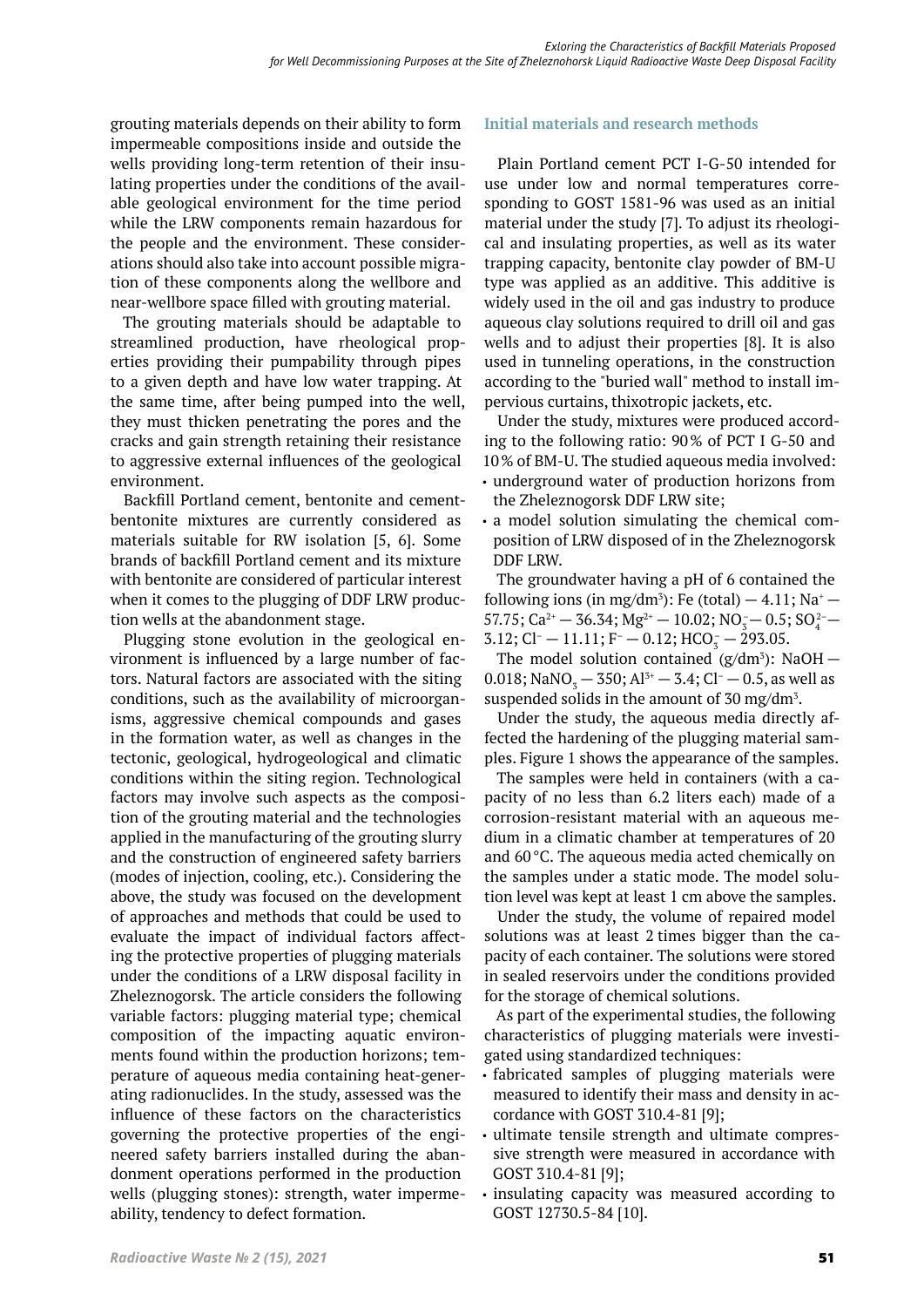

*Figure 1. Type of plugging material samples produced for testing purposes*

Water permeability coefficients for the plugging stone were measured using the UVB-MG4.01 unit in accordance with the methodology provided in VSN 132-92 Rules for the Implementation of Ope‑ rations Associated with Solution Injection Behind the Tunnel Lining and their Acceptance [11].

The phase composition of the cement stone was specified using a powder X-ray diffractometer ARL X'tra taking into account the methodological recommendations provided in ASTM 1365-06 [12].

Macro- and microdefects in the structure of the cement stone were identified based on X-ray microtomography using the SkyScan system taking into account the methodological recommendations from ASTM 1672-12 [13].

Corrosion rate within the cement stone, namely, in its surface layer was measured using scanning electron microscope Quanta 200 fitted with an X-ray spectrometer for elemental microanalysis (EDAX).

Characteristics of plugging materials were investigated at the initial stage of the plugging stone formation and up to the age of 30 days considering their exposure to natural water and model environments.

# **Evaluated physical and mechanical characteristics of plugging materials**

According to the data obtained from the ultimate compressive strength measurements of the grouting material, shown in Figure 2, it was found that:

• increased exposure time to the model solution resulted in an increased ultimate compressive strength of the grouting material samples up to the age of 20 days, which basically got stabilized in the time interval of 20—30 days;

- 10% of bentonite added to the backfill Portland cement resulted in a lower ultimate compressive strength in comparison with the common backfill Portland cement over the entire time of its exposure to the model solution up to the age of 30 days;
- temperature increase (from 20 to 60°C) resulted in an increased ultimate compressive strength of the grouting material samples during the initial period of the strength gain when held in a model solution;
- in case of backfill Portland cement samples, hardening in a model solution at a temperature of 60°C resulted in a slowed down strength gain by the



1 — backfill Portland cement at an exposure temperature of 20°C;  $2 -$  backfill Portland cement at an exposure temperature of 60 °C; 3 — 90:10 (%) cement-bentonite mixture at an exposure temperature of 20 °C;  $4 - 90:10$  (%) cement-bentonite mixture at an exposure temperature of 60°C

*Figure 2. Time dependent changes in the ultimate compressive strength for plugging material samples interacting with a model solution*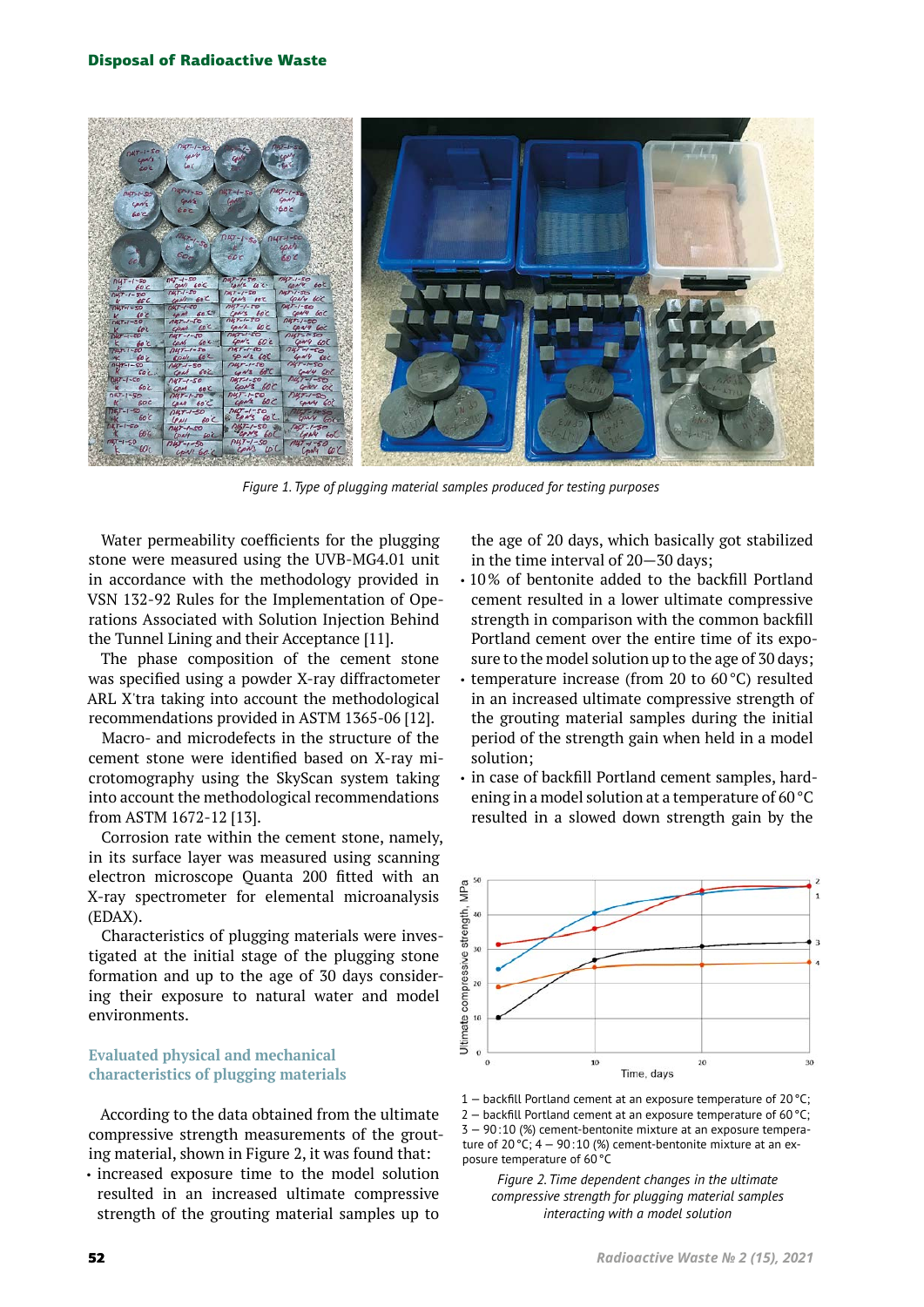exposure time of 5 days and a gradually increasing strength gain rate by the exposure time of 20 days, followed by compressive strength stabilization to 46—47 Mpa similar to the level achieved after 30 days of exposure by backfill Portland cement samples that got hardened at a temperature of 20°C.

• in case of backfill Portland cement samples with 10% addition of bentonite, strength gain in a model solution at 60°C got stabilized in 10 days reaching a level of 26 MPa, which has remained unchanged after 30 days as well. A  $18-20\%$  decrease in the ultimate strength of the samples hardened at 60°C was observed as compared to those hardened at a temperature of 20°C.

The experiments showed that groundwater replacement with a model solution does not produce any significant effect on the compressive strength of backfill Portland cement at the age of 30 days. Figure 3 demonstrates that, in both cases, the experimental data can be plotted on a single straight line of constant composition along the entire investigated time interval referring to the impact produced by these aqueous media on the backfill Portland cement.

The impact of medium and exposure temperatures on the tensile bending strength of plugging materials was studied with relevant results summarized in Figure 4. It was found that:

• given an increased exposure time in a model solution, the tensile bending strength of the plugging material samples increases up to the age of 20 days and practically stabilizes within a time interval of 20—30 days;





*Figure 3. Correlation between the ultimate compressive strength and the time for a backfill Portland cement sample being exposed to groundwater (g) and model solution (m) at a temperature of 20°C*



1 - backfill Portland cement at an exposure temperature of 20 °C; 2 - backfill Portland cement at an exposure temperature of 60 °C; 3 - 90:10 (%) cement-bentonite mixture at an exposure temperature of 20 °C; 4 - 90:10 (%) cement-bentonite mixture at an exposure temperature of 60 °C



- if compared with a backfill Portland cement, a 10% addition of bentonite to the backfill Portland cement decreases the tensile bending strength over the entire exposure time in the model solution up to the age of 30 days;
- during the entire period of strength gain up to the age of 30 days, temperature increase (from 20 to  $60^{\circ}$ C) practically does not produce any significant effect on the tensile bending strength of backfill Portland cement samples with a 10 % addition of bentonite being exposed to a model solution;
- backfill Portland cement samples hardened in a model solution at a temperature of 60°C showed a 17—20% decrease in tensile bending strength at the age of 10 days as compared with those exposed at a temperature of 20°C.

Practically no effect on the tensile bending strength of plugging material samples was observed due to their exposure to groundwater. Figure 5 demonstrates the changes in the density of the plugging material samples.

Backfill Portland cement samples have shown an insignificant increase in their density along the entire period of their exposure to aqueous media at a temperature of 20°C. On the other hand, after 30 days of exposure, the maximum increase in the density amounted to 6 % as compared to the initial one.

Backfill Portland cements samples with a 10% addition of bentonite showed a density increase up to the age of 10 days followed by its subsequent stabilization. At an exposure temperature of 60 °C, density increase was observed for all plugging material samples along the entire period of their exposure to a model solution.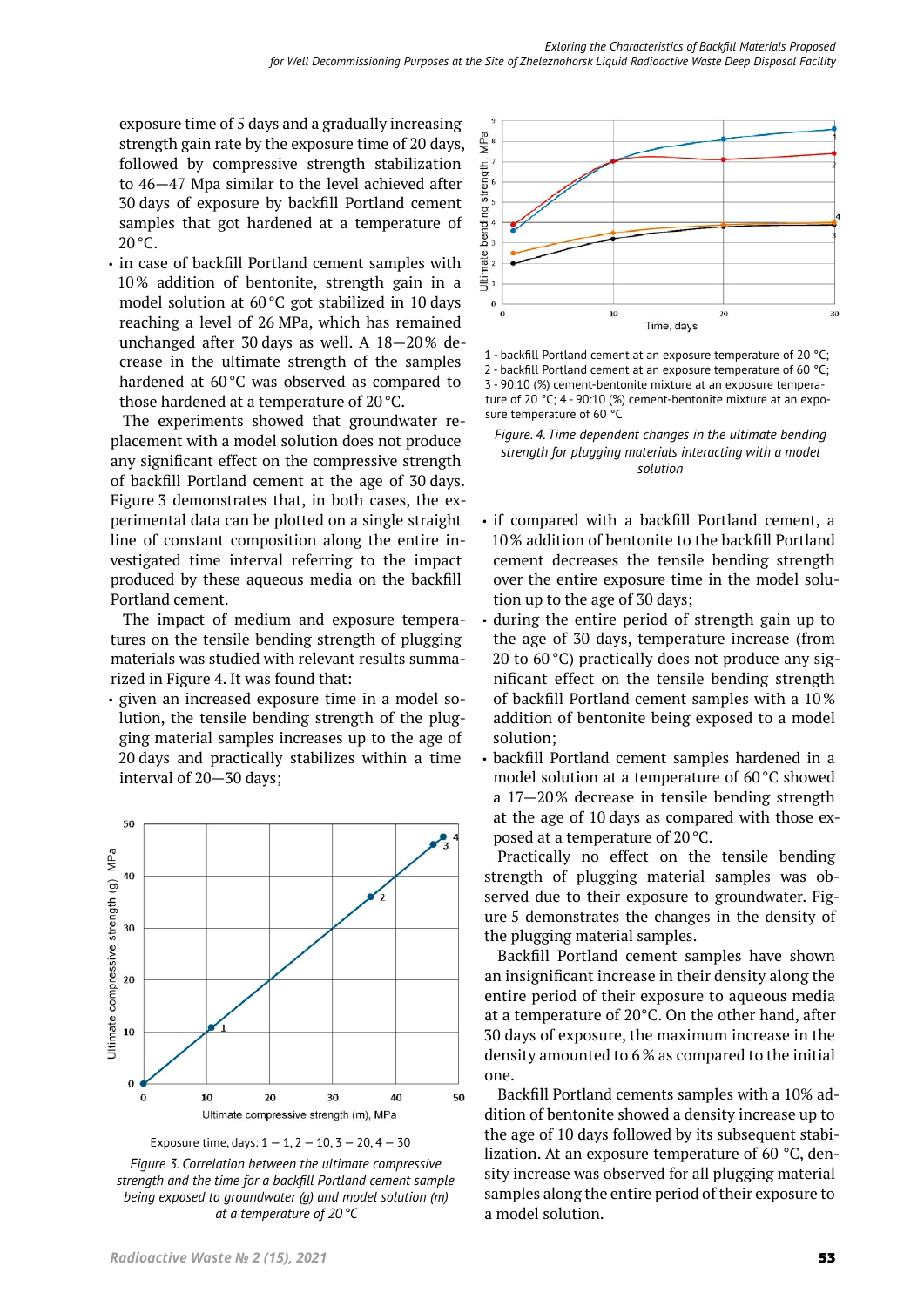

1 — backfill Portland cement interacting with a model solution at an exposure temperature of 20°C; 2 — backfill Portland cement interacting with a model solution at an exposure temperature of 60 °C; 3 — backfill Portland cement interacting with groundwater at an exposure temperature of 20 °C;  $4 - 90:10$  (%) cement  $-$  bentonite mixture interacting with a model solution at an exposure temperature of 20 °C;  $5 - 90:10$  (%) cement - bentonite mixture interacting with a model solution at an exposure temperature of 60 °С; 6 — 90:10(%) cement — bentonite mixture interacting with groundwater at an exposure temperature of 20 °C.

*Figure 5. Changes in the density of plugging material samples depending on the exposure time to aqueous media*

The insulating capacity of the studied plugging materials was measured. It was shown that given any of the varied conditions, their waterproof grade could be specified as grade W20 with the highest waterproofing index (there are some rare exceptions when these can be categorized as W18 grade), which corresponds to the air impermeability parameter of 0.0112—0.0077 cm<sup>3</sup> /s and air penetration resistance of  $88.6 - 130.2$  s/cm<sup>3</sup>. Scanning electron microscopy revealed no visible micro- and macrodefects in any of the studied samples (Figure 6), which indicated that after 30 days of exposure in

ground water and a model solution, no effect was produced on the cement stone structure.

The microstructure of the studied plugging stone samples tends to be dense with no visible alterations, foci and signs of corrosion degradation.

The research yielded in permeability coefficients  $K_f$  specified for different temperatures and various plugging materials:

- $\bm{\cdot}$   $K_{\!\!f}^{}\!\!=\!5.7\!\cdot\!10^{-12}$  cm/s in case of backfill Portland cement and  $K_f$ =5.1·10<sup>-12</sup> cm/s in case of backfill Portland cement with a 10% addition of bentonite given the exposure to both aqueous media at a temperature of 20°C;
- at a temperature of 60 °C,  $K_f = 5.5 \cdot 10^{-12}$  cm/s for both plugging materials after their exposure to ground water and  $K_f^{\,=\,} 5.1{\cdot}10^{\,-12}$  cm/s after their exposure to a model solution.

# **Phase composition of plugging materials: estimated evolution**

Due to ongoing hydration reactions, the plugging material hardening in aqueous media changes its phase composition and causes the formation of the plugging stone microstructure. Therefore, this stage is responsible for the key physical and me‑ chanical properties of the plugging stone.

Phase composition of the studied samples was investigated via the X-ray powder diffractometry method. During the X-ray phase analysis, samples from the upper layer formed due to the interaction of the aqueous medium and the cement stone were collected separately from the cement stone samples not being directly affected by the exposure solution. X-ray phase analysis was implemented



Surface / Depth boundary (1,000x magnification)

*Figure. 6. Micrographs of the PCT I-G-50 sample on the 30th day of exposure to a model solution (a) and ground water (b) at 20°С*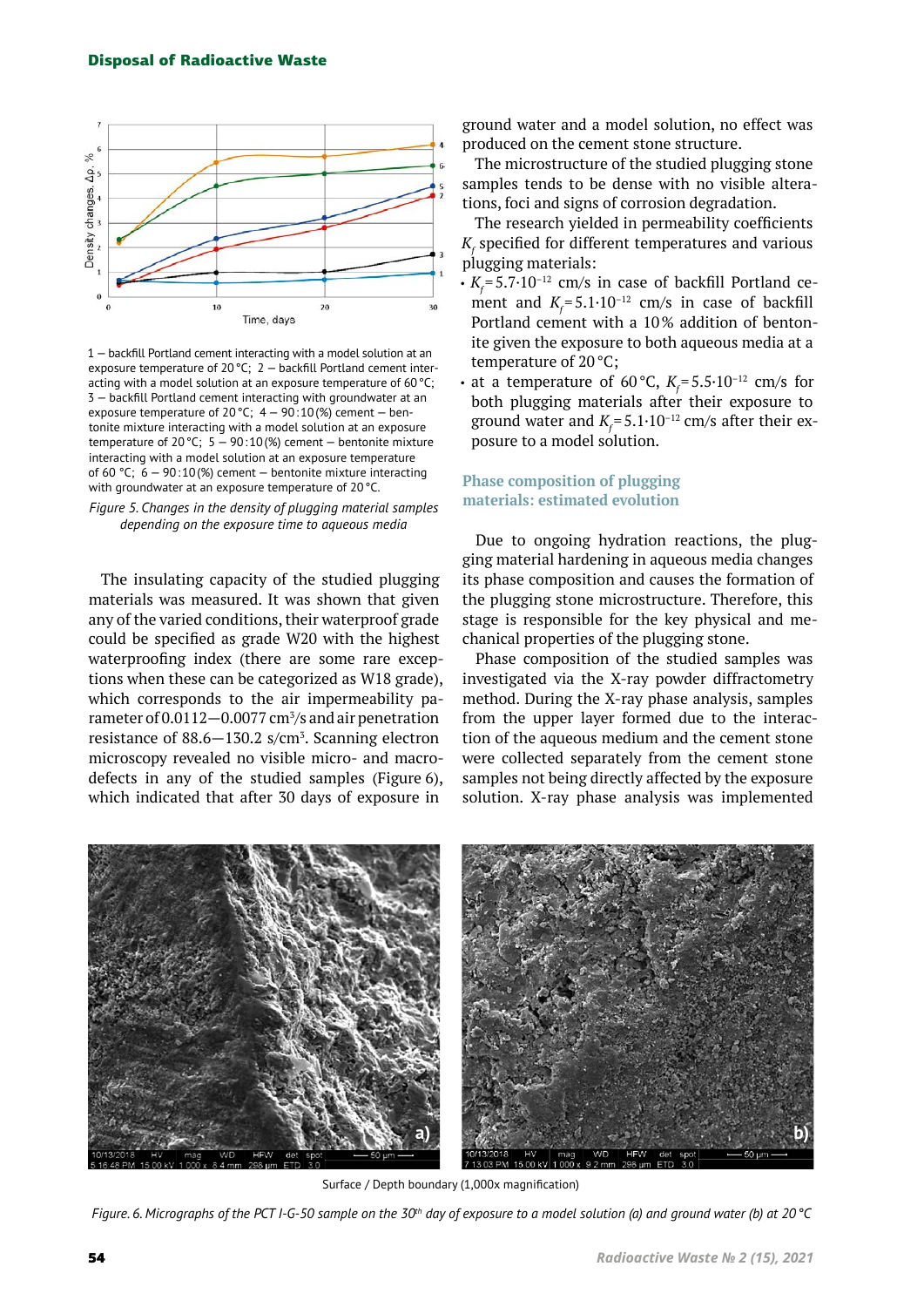

*Figure 7. Registered diffraction patterns for a material layer of the PCT-I-G-50 sample at a depth of 2 mm given an exposure time of 10 (a) and 30 (b) days*

considering some controlled time periods: 1, 10, 20, and 30 days of exposure to an aqueous medium. Figure 7 provides some examples of diffraction patterns recorded during the study.

The X-ray phase analysis has indicated some quantitative alterations in the phase composition of the cement stone at a depth of 2 mm from the sample surface happening over  $1-30$  days of sample exposure to aqueous media.

Alterations in the content of the main phases are typically associated with an increased content of amorphous component and portlandite in the cement stone composition and a decrease in the number of clinker phases along with the growing hydration of the samples. Gradual monotonic increase in the amount of calcium carbonate found in the samples should be noted as well, which is associated with the occurrence of carbonization reactions. Figure 8 shows the dynamics of changes in the phase composition of the cement stone during 30 days of exposure to ground water at a tempera‑ ture of 20°C.





*Figure 8. Evolution of phases (at a depth of 2 mm) considering the interaction of a backfill Portland cement sample with groundwater at an exposure temperature of 20 °C*

The following processes occur during the backfill Portland cement hardening along with its structure formation:

- the content of unreacted cement clinker phases decreases: alite (3CaO·SiO<sub>2</sub>), belite (2CaO·SiO<sub>2</sub>), tetra-calcium alumoferrite (4CaO·Al<sub>2</sub>O<sub>3</sub>·Fe<sub>2</sub>O<sub>3</sub>);
- the content of amorphous phase (-C-S-H gel), portlandite  $\text{[Ca(OH)}_{2}\text{]}$  and calcite (CaCO<sub>3</sub>) grows.

As it comes to the investigated plugging material samples hardened at a temperature of  $20^{\circ}$ C, ettringite is viewed as their hydration product, whereas hydrogrant (katoite) was identified in case of samples hardened at a temperature of 60°C.

Figure 9 summarizes the results of a comparative analysis focused on the evolution of sample phases considering the investigated plugging materials exposed to a model solution for 30 days.



1 — alite in a cement-benotnite mixture (90%:10%) sample; 2 — alite in a backfill Portland cement sample; 3 — portlandite in a cement-benotnite mixture sample (90%:10%); 4 — Portlandite in a backfill Portland cement sample; 5 — amorphous phase in a cement-benotnite mixture sample (90%:10%); 6 — amorphous phase in a backfill Portland cement sample.

*Figure 9. Evolution of plugging material phases at a depth of 2 mm considering their exposure to a model solution at 60°С*

Evaluated quantitative phase composition has demonstrated:

- that the dynamics of changes in the content of alite, portlandite and the amorphous component found in the compositions of plugging materials along their hardening and strength gain appears to be identical;
- a decreased content of portlandite after 20 days of plugging material hardening can be probably explained by the onset of the carbonization process.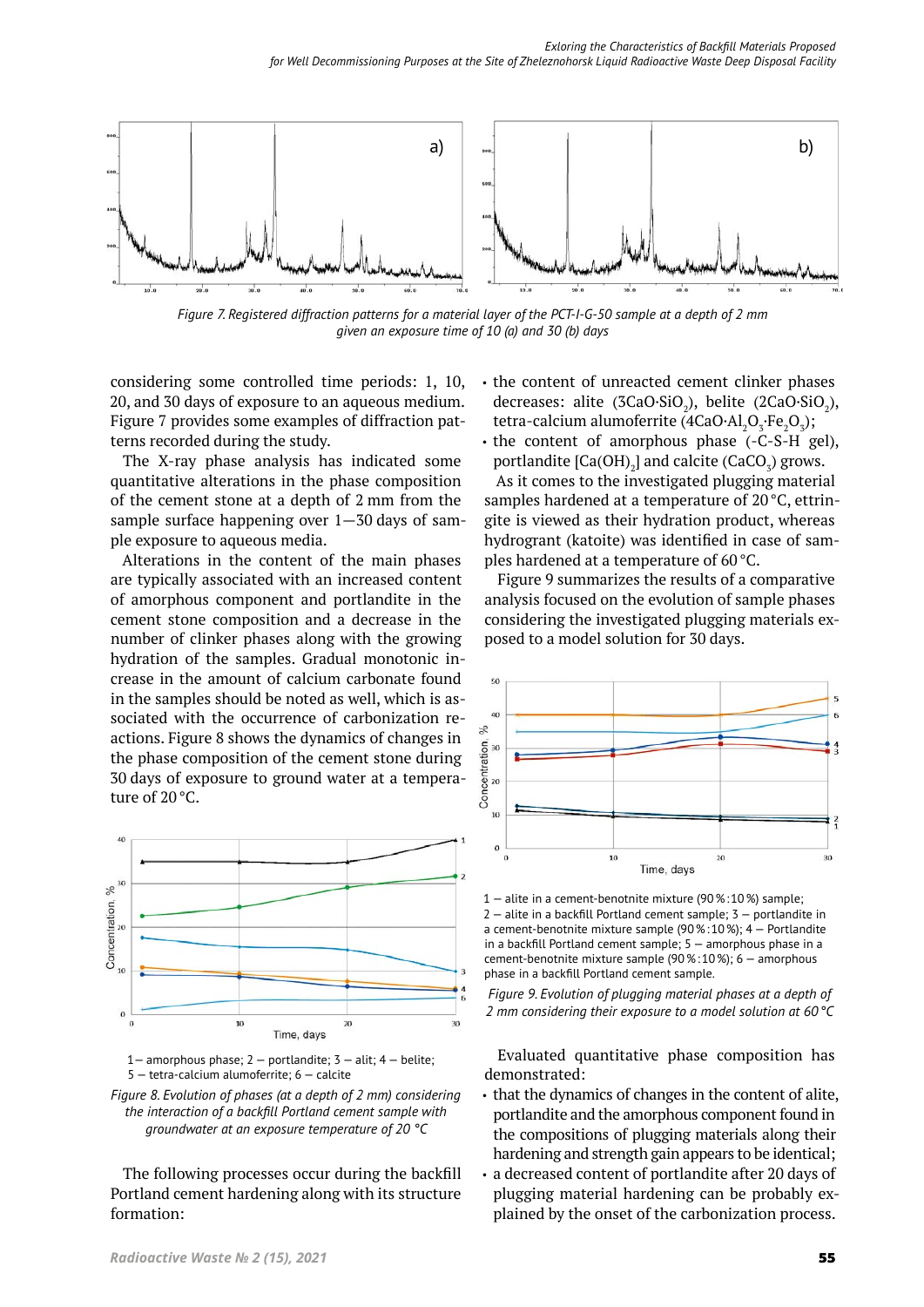#### Disposal of Radioactive Waste

High calcium carbonate content was found in the plaque composition on the surface of the studied plugging stone samples, which can be explained by the carbonization of portlandite formed during the hydration of cement phases according to the following reaction:

$$
Ca(OH)2 + CO2 = CaCO3 + H2O.
$$

Some amounts of sodalite  $(3Na<sub>2</sub>O·3Al<sub>2</sub>O<sub>3</sub>·6SiO<sub>2</sub>·2NaCl)$ and vishnevite (Na $_{8}$ (AlSiO $_{4}$ ) $_{6}$ O $_{24}$ (SO $_{4}$ ) $\cdot$ 2H $_{2}$ O) were also found in the plaque composition on the surface of the plugging stone.

Figure 10 presents the changes in the content of portlandite found on the plugging stone surface compared against its content at a distance of 2 mm from the surface and the corresponding increase in the content of calcite found on the surface compared against its content found within the plugging material.



 $1$  – portlandite on the sample surface:  $2$  – portlandite inside the sample (at a depth of 2 mm);  $3 -$  calcite on the sample surface; 4 — calcite inside the sample (at a depth of 2 mm).

*Figure 10. Evolution of phases in a backfill Portland cement sample considering its exposure to a model solution at 20°C*

For the plugging material samples, it was also found that at the initial stage of their exposure to aqueous media at a temperature of 20 °C, an increase in the content of calcium carbonate is followed by its stabilization by the 30th day. As for the samples exposed at a temperature of 60°C, the same effect is observed at the 20<sup>th</sup> day of exposure, which indicates the compaction of the sample structure due to the pore clogging. Such clogging is associated with the carbonization products of portlandite and the discontinuation of portlandite transfer to the surface of the plugging material samples.

#### **Conclusion**

The considered approaches and methods proposed to evaluate the changes in the physical and mechanical properties of the backfill Portland cement and its mixture with 10% bentonite occurring

due to its exposure to aqueous media representing the chemical composition of both groundwater found at operational horizons and the waste disposed of at the Zheleznogorsk DDF LRW allowed:

- to identify in which way the ultimate compression strength, bending strength and their density depend on the interaction time with aqueous media given different temperatures of the aqueous media;
- to specify the quantitative indicators characterizing the protective properties of plugging materials: water impermeability, permeability coefficient for the studied systems.

The data obtained demonstrating how the aqueous media can alter the protective properties of plugging materials refer to the onset of the hardening and strength gain processes, while the quantitative physical and mechanical characteristics and protective properties got stabilized by the  $30<sup>th</sup>$  days of exposure to a model aqueous media.

Phase evolution in Portland cement and its mixture with 10% bentonite due to its interaction with aqueous media was evaluated indicating the important role of portlandite in the changing composition of plugging materials depending on the varying conditions in which the reaction system plugging material — aqueous medium exists.

Findings of this study can be applied as part of the activities implemented under the Zheleznogorsk LRW DDF closure plan development.

#### **References**

1. Ponizov A. V. Sistema organizatsionno-tekhnicheskikh mer po obespecheniyu bezopasnogo zakrytiya punktov glubinnogo zakhoroneniya zhidkikh radioaktivnykh otkhodov. Kontseptual'nyye polozheniya [System of Organizational and Technical Measures Providing Safe Closure of Deep Dis‑ posal Facilities for Liquid Radioactive Waste. Conceptual Provisions].*Yadernaya i radiatsionnaya bezopasnost' — Nuclear and Radiation Safety,* 2020, no. 4, pp. 47—60. DOI: 10.26277/SECNRS.2020.98.4.005.

2. International Atomic Energy Agency.*Disposal of Radioactive Waste. Specific Safety Requirements.*  No. SSR-5. IAEA. Vienna. 2011.

3. Ponizov A. V., Vereshchagin P. M., Chulkov N. V., Sharaputa M. K., Baidariko E. A. Usloviya, posledstviya i puti predotvrashcheniya zakolonnykh peretokov zhidkostey po stvolam skvazhin na uchastkakh glubinnogo zakhoroneniya zhidkikh radioaktivnykh otkhodov [Conditions, Consequences and Ways to Prevent Behind-the-Casing Fluid Flows Through Wellbores at the Sites of Deep Liquid Ra‑ dioactive Waste Disposal Facilities].*Geoekologiya. Inzhenernaya geologiya. Gidrogeologiya. Geokriologiya — Geoecology. Engineering geology. Hydrogeology.*